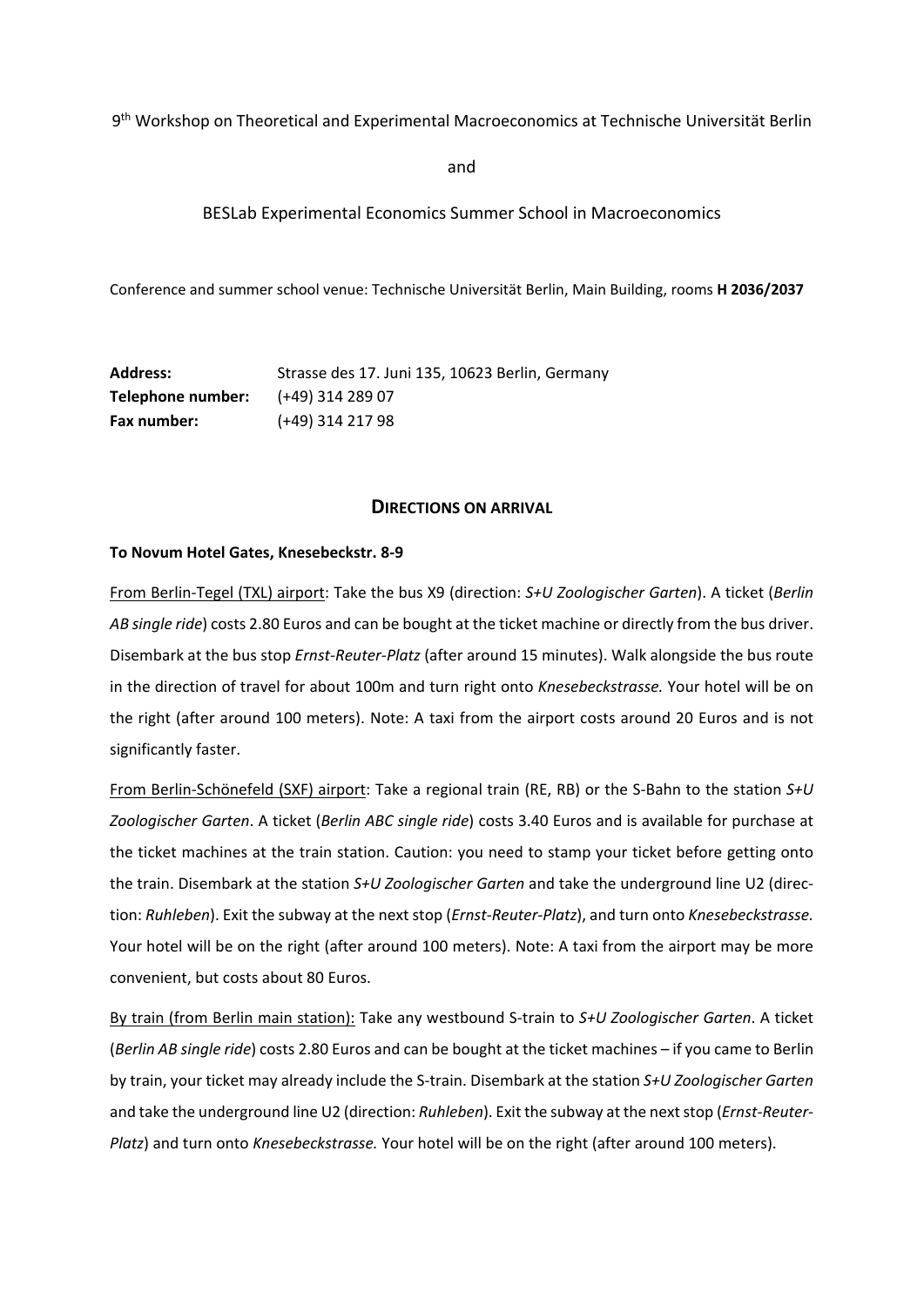### **To B&B Hotel Tiergarten, Englische Str. 1‐4:**

From Berlin‐Tegel (TXL) airport: Take the bus X9 (direction: *S+U Zoologischer Garten*). A ticket (*Berlin AB single ride*) costs 2.80 Euros and can be bought at the ticket machine or directly from the bus driver. Disembark at the bus stop *Ernst‐Reuter‐Platz* (after around 15 minutes). Follow the roundabout, exit onto *Straße des 17. Juni* and continue walking for about 600 meters. Cross the river and turn left onto *Salzufer*. Enter *Englische Straße* after about 100 meters, where your hotel is located. Note: A taxi from the airport costs around 20 Euros and is not significantly faster.

From Berlin‐Schönefeld (SXF) airport: Take the S‐Bahn to the station *Tiergarten*. A ticket (*Berlin ABC single ride*) costs 3.40 Euros and is available for purchase at the ticket machines at the train station. Disembark at the station *Tiergarten*, cross the street (*Bachstraße*) and enter *Wegelystraße*. After 300 meters, turn left onto *Englische Straße* where your hotel is located. Note: A taxi from the airport may be more convenient, but costs about 80 Euros.

By train (from Berlin main station): Take any westbound S‐Bahn to the station *Tiergarten*. A ticket (*Ber‐ lin AB single ride*) costs 2.80 Euros and can be bought at the ticket machines – if you came to Berlin by train, your ticket may already include the S‐train. Disembark at the station *Tiergarten*, cross the street (*Bachstraße*) and enter *Wegelystraße*. After 300 meters, turn left onto *Englische Straße* where your hotel is located.

# **TO THE CONFERENCE AND SUMMER SCHOOL VENUE**

From Hotel Gates: Walk to *Ernst‐Reuter‐Platz*, keep right and enter the next street (*Strasse des 17. Juni)*. The main building of the Technical University Berlin (No. 135) is located on the right after about 250 meters.

From the B&B Hotel Tiergarten: Walk to *Straße des 17. Juni*, cross it and turn right. The main building of the Technical University Berlin (No. 135) is located on the left after about 350 meters.

# **DIRECTIONS WITHIN THE MAIN BUILDING OF TU BERLIN**

The Conference/summer school will take place on the second floor in rooms 2036 and 2037. Signs inside the main building will guide you towards the location.